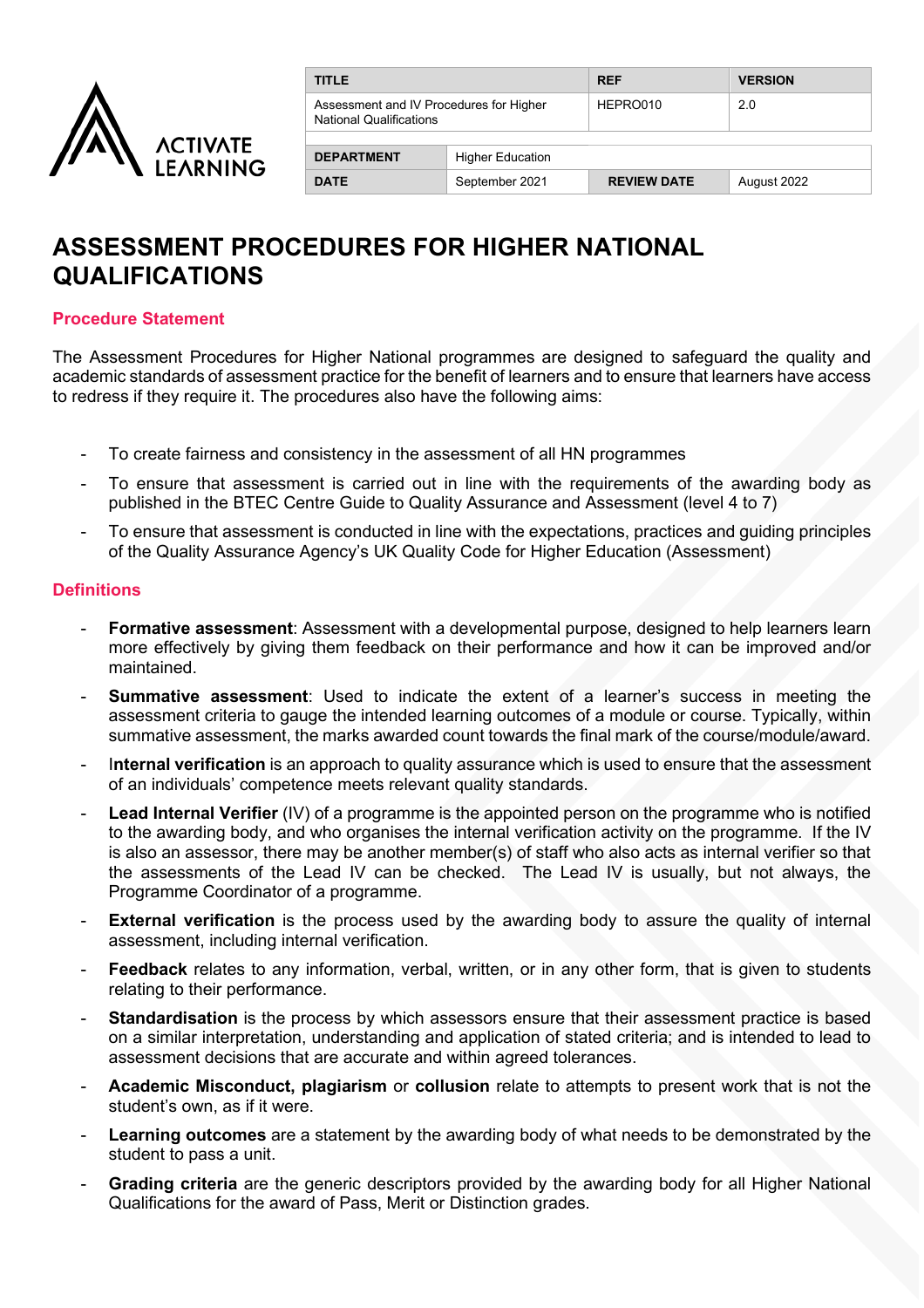- **Resubmission** is the outcome given to a piece of assessment work which has not met the pass criteria on first submission.
- **Repeat Units** is awarded as a result of failing to achieve a Pass for that unit specification following a Resubmission or non-submission of a piece of work at the first assessment opportunity.
- **Compensation** Compensation can only be granted once the grade decisions have been processed and approved by the Assessment Board. The student must have been given the opportunity of resubmission in the first instance and processed accordingly at the next board. If the student has failed to pass the unit at that stage, they can either repeat the unit or take it as compensation. If a student accepts compensation this should be evidenced in writing and confirmation kept in student records and updated on the Assessment Board minutes and action log.

### **Scope**

These procedures cover all Higher National Certificate and Higher National Diploma programmes that are delivered by Activate Learning including those that form part of a Higher Apprenticeship. It does not cover those HE programmes that are run under franchise arrangements with a partner HEI, which are subject to the assessment policies, procedures and regulations that operate within the partner HEI.

### **Assessments**

Activate Learning is committed to ensuring that all students have access to formative and summative assessment, which enables them to reach their full potential of achievement within the qualification they are studying.

Assessment will:

- be carried out against assessment criteria laid down by the awarding body
- be fair and free from discrimination and malpractice
- be in line with relevant awarding body procedures
- be transparent in process
- be undertaken at appropriate intervals throughout the learning programme
- result in timely and constructive feedback to inform the student's learning and encourage improvement
- meet all awarding body requirements and regulations
- allow for appeals against internal assessment decisions
- conform to the Expectations and Practices detailed within the UK Quality Code for Higher Education

In order to achieve the aims of its procedure statement on assessment, Activate Learning will:

### **a) On-programme**

**Formative assessment** – Assessment with a developmental purpose, designed to help learners learn more effectively by giving them feedback on their performance and how it can be improved and/or maintained. Reflective practice by students sometimes contributes to formative assessment.

- Ensure that students are actively involved throughout the assessment process, so that they are aware of assessment criteria, methods, standards and grading systems and they are given the opportunity to measure themselves against the assessment criteria.
- Ensure that individual learning needs are taken into account throughout the assessment process.
- Ensure that regular self-directed learning is scheduled as appropriate.
- Ensure that regular, formative assessment takes place to enhance and support the learning process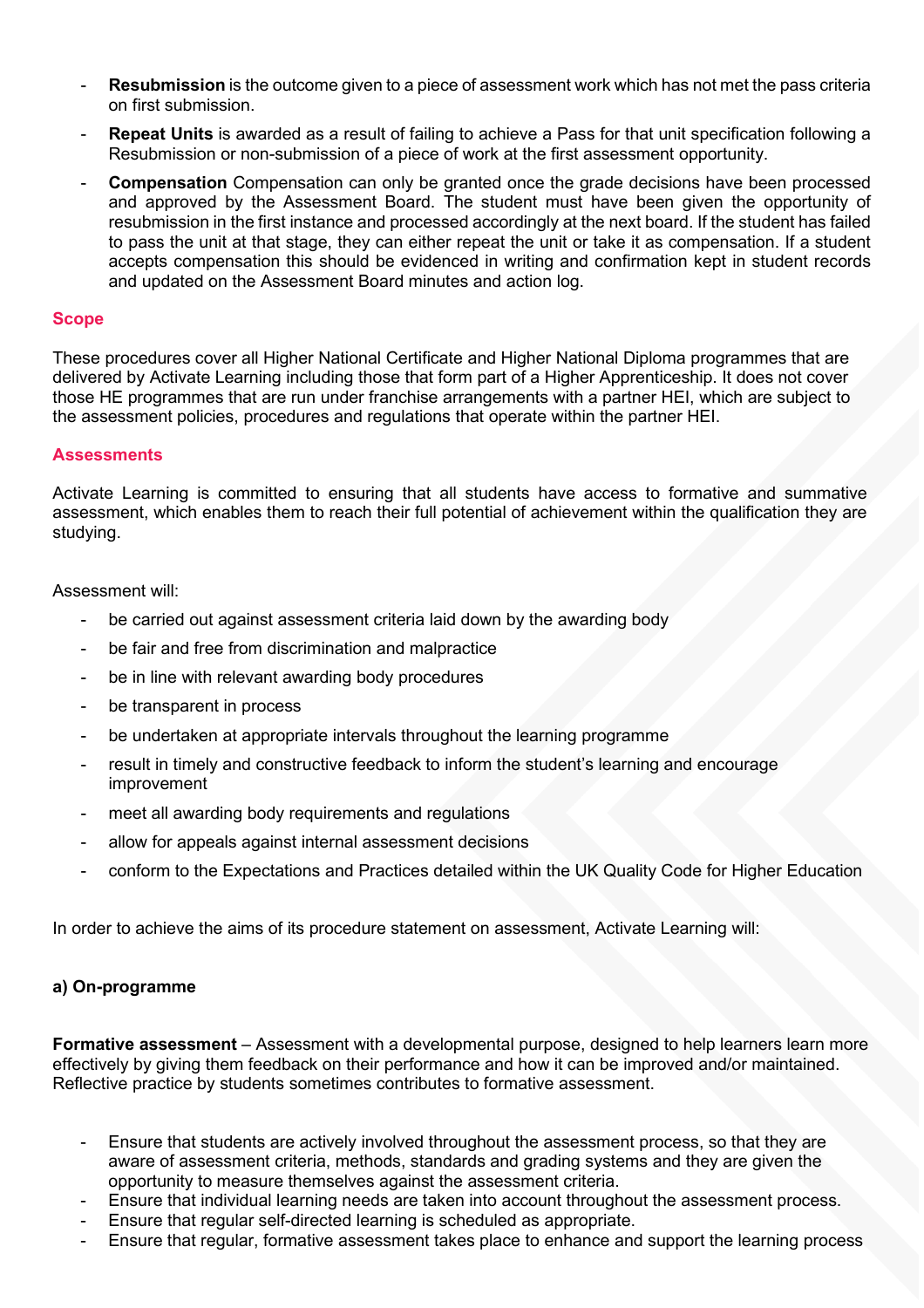Ensure that, where formative feedback is verbal, teaching staff make every effort to ensure that the student records the information and guidance received

**Summative assessment** – Used to indicate the extent of a learner's success in meeting the assessment criteria to gauge the intended learning outcomes of a module or course. Typically, within summative assessment, the marks awarded count towards the final mark of the course/module/award.

- Require all teaching staff to issue students with a schedule of summative assessments at the beginning of the programme. Such schedules should be included in the student's programme handbook and published on the VLE. Best practice dictates that summative assessments should take place twice per term as a minimum.
- Require all teaching staff to provide all students with comprehensive details on assessment including assessment criteria and regulations, so that students understand the purpose of assessment and what is expected of them.
- Require all teaching staff to draw up an assessment plan for each unit which should be passed to the Lead Internal Verifier in advance of issue. All such assessment plans should show details of assignments, the coverage of intended learning outcomes, and identify the formative and summative assessment points.
- Ensure that each programme sets deadlines for the submission of summative assessments, in line with this policy and its procedures, and that these are adhered to and students are informed of such rules, particularly those relating to late or non-submission including the opportunity to request an extension.
- Ensure that any use of Accreditation of Prior learning (APL) is carried out within the guidelines laid down by the awarding body (see appendix 7)
- Ensure that students are advised of the assessment appeals procedure (see appendix 3)

# **b) Post-assessment**

- Require all teaching staff to return marked work, with clear, constructive written feedback and a provisional grade, normally 15 days working days after the summative assessment hand-in date, provided that the student has met the submission deadline.
- Ensure that progression to the next year of a programme will occur only when a student has fulfilled the progression requirements
- Ensure that all teaching staff encourage Higher National students to evaluate and improve their own performance
- Ensure that all teaching staff undertake action planning with students to enable improvements to be made via the use of unit evaluations.

### **c) Monitoring of assessment**

- Require all teaching staff to seek a reference point for benchmarking assessment either within the programme team or from external sources and to engage in standardisation of assessment with colleagues.
- Monitor and record systematically, using standard systems and pro- formas, the results of the assessment process including the outcomes from internal verification, moderation and standardisation.
- Monitor the quality assurance of assessment.
- Expect all staff to devise procedures for assessing work in such a way as to minimise opportunity for plagiarism, cheating, collusion and bad academic practice. Methods might include:
	- o Changing assignment tasks yearly, or at least on a 2-year cycle
	- o Making less use of generic assignments in favour of tailored assignments
	- o Getting to know the style of students' writing/submissions, early on in the programme
	- o Comparing subsequent work to initial assessment tests
	- $\circ$  Marking a class/group's coursework on a single occasion, in order to enhance the likelihood of the assessor identifying plagiarised passages.
	- o Making use of packages such as "Turnitin"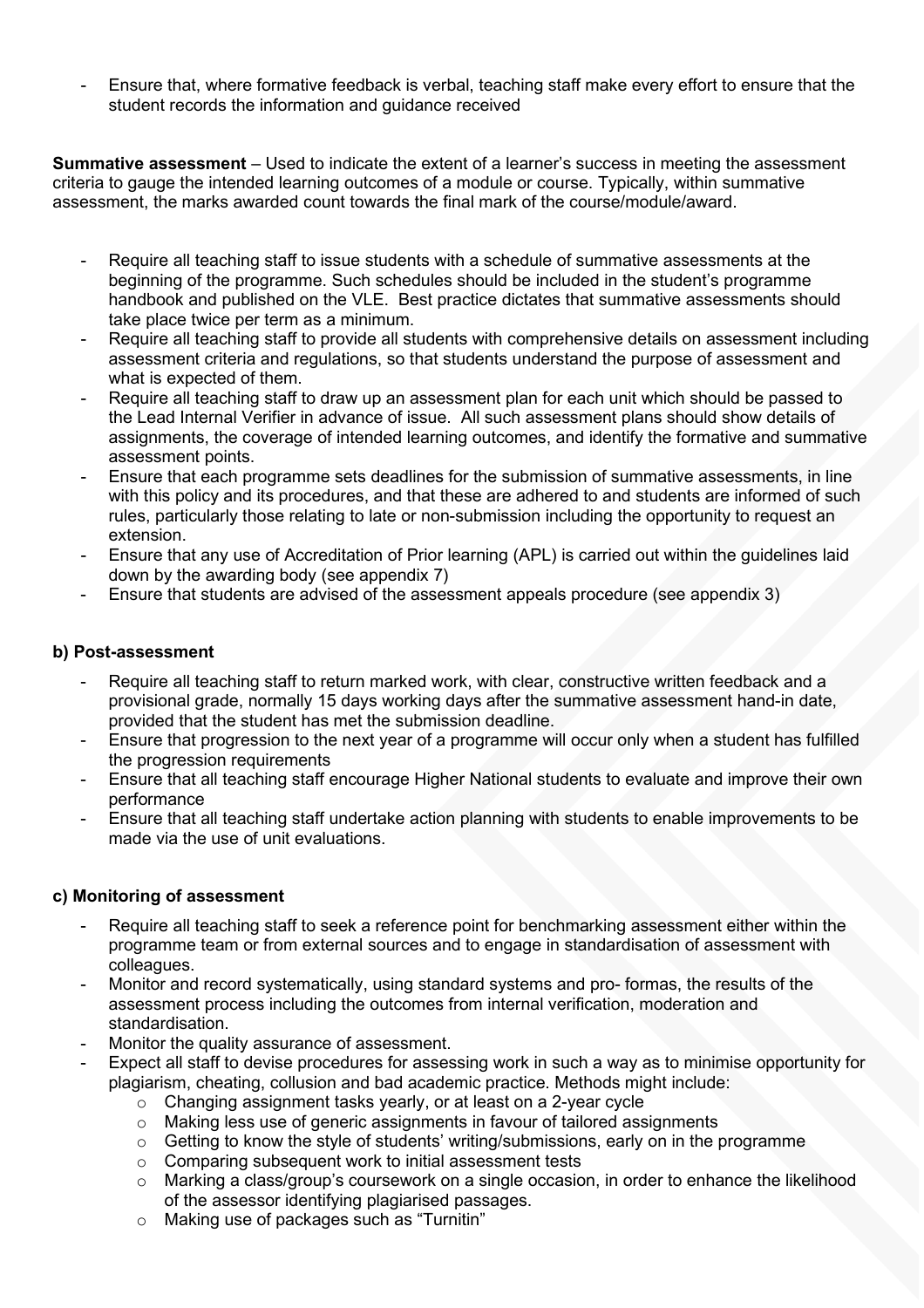$\circ$  Requiring students to upload their assignment via ALO (Activate Learning Online) to enable a secure record to be kept

NB. Plagiarism, cheating, collusion and other examples of academic misconduct, if proved, are grounds for invoking the disciplinary procedure.

- Require programme teams to keep records of past and current student work and marks awarded as required by awarding body. This must be in a secure place which is unavailable to students and backed up in case of fire or elimination if kept electronically for 5 years from the date of registration.
- Require programme teams to have clear guidelines which specify who is allowed to have access to assessment results and to adhere to those guidelines.
- Require all staff involved in the delivery and assessment of Higher National programmes to be aware of and abide by the requirements of the Pearson - Centre guidance: dealing with malpractice.

### **d) Coursework Deadlines**

- Students will be given an assessment schedule showing the submission dates for all formative and summative assessments. In addition, assignment briefs will contain the dates for submitting work. Prior to the date for final submission of an assessment, it is acceptable for students to receive normal levels of formative feedback in order to assist them in improving performance. However, after the final date for summative assessment of a unit has passed, formative assessment must stop and no alteration or improvements to coursework can be made.
- Programme teams will ensure that there is a reliable process for recording the submission of an assignment for assessment. This may take the form of a physical 'receipt' if students are required to submit hard copies, or preferably students will be required to submit their assignments on-line, which in turn creates an electronic receipt.
- Assessment feedback and provisional grades will be published to the student normally within a maximum of 15 working days from the submission date. Feedback to students will not be delayed due to the late or non-submission of coursework by a minority of students.
- Coursework submitted after the published summative assessment deadline, without mitigating circumstances being approved, will be assessed if submitted within 15 working days of the published deadline, but will be capped to a Pass. Work that is submitted beyond 15 working days will not be assessed and will be graded R (Resubmission). An opportunity to resubmit coursework for a unit will be provided, but the unit will be capped at a Pass grade. All resubmissions must be clearly recorded on the relevant assessment documentation and noted at the assessment board.
- Only one resubmission is allowed per Unit, if a student does not achieve a Pass on first submission (same assignment). The reassessment opportunity will be capped at Pass for that unit. A student will not be entitled to be reassessed in any component for which a Pass or higher has already been awarded.
- Students are normally required to resubmit work within 15 working days of being notified that a resubmission is required. The resubmission must be clearly recorded on the relevant assessment documentation
- If a student has still failed to achieve the Pass criteria in one or more units following the resubmission, the board will have due regard for the degree of non-completion in deciding whether: the student be permitted to progress carrying no more than two outstanding units (HND) or one unit (HNC); or the student is not permitted to progress but is offered the opportunity to repeat the outstanding units only, for which a fee will be payable. The overall grade for repeated units will be capped at a Pass

# **e) Requests for Extension and Deferral**

- Activate Learning has a duty in its maintenance of academic standards to ensure that students who take additional time to complete assessments do not have an unfair advantage over others.
- Any student has the right to draw the attention of Activate Learning to personal extenuating circumstances which seriously impair his/her ability to undertake an assessment, and to request an extension to the submission date of an assessment. Requests for an extension to the submission date on grounds of extenuating circumstances may only be made using the procedure outlined in the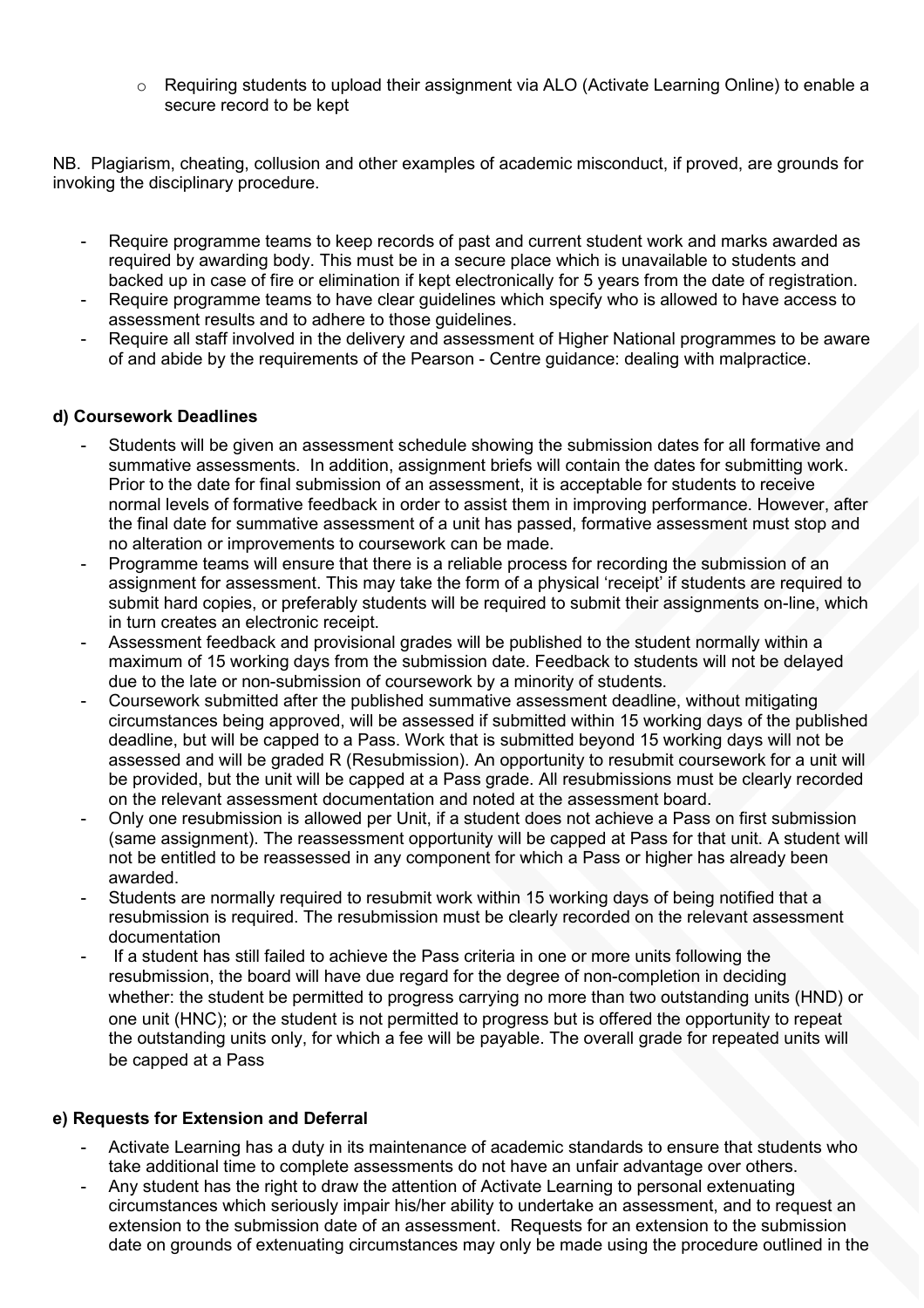next paragraph and must be accompanied by verifiable and current third-party evidence. No requests for this shall be considered after the deadline for work submission or examination date has passed unless there are valid and exceptional reasons (such as physical incapacity due to a serious accident).

- A short-term extension of up to one week from the set deadline can be requested by a student, prior to the set deadline, by completing *the online Request for Mitigating Circumstances form* which can be found on HE Portal within the programme's ALO page. The Programme Coordinator will make a decision upon receiving the request and notify the student whether the grounds are acceptable or not. If acceptable, the Programme Coordinator will inform the student of the date by which the coursework should be submitted, which should be no longer than one week from the original deadline.
- No capping of grades will take place if coursework is submitted within the extended deadline.
- Where a student requests an extension of between one to five weeks, the student completes *the online Request for Mitigating Circumstances form* and submits evidence of the circumstances to the HE Academic Registrar, who then sends it to the HE Learning Partnerships office (this is done automatically if submitted on-line). The Mitigating Circumstances Panel considers all requests of this type and decides whether the grounds are acceptable and the duration of the extension (up to a maximum of five weeks). The HE Academic Registrar then writes to the student informing them of the decision and requesting them to contact the Programme Coordinator for a date to submit the assignment, which must be within the allowed time.
- Where an extension request is not approved, a student may request a review. All requests for a review must be submitted within ten working days of the issue of the original decision. Requests for a review submitted more than ten working days after the original decision was issued are unlikely to be considered. For the review to be considered, at least one of the following grounds must be met:
	- $\circ$  a) there is evidence to suggest that the request was not considered in accordance with these procedures
	- $\circ$  b) there is evidence to suggest that there was an administrative error or some other irregularity in the consideration of the request

If a review is not considered, or the review upholds the original decision in relation to a claim the reviewer will issue a "Completion of Procedures" letter.

- For longer term deferral requests based on more serious circumstances (long term illness, accident etc), a meeting should ideally be held with the student to try and ascertain the best course of action. If this is not possible, then the Programme Coordinator should write to the student outlining the various options open to them.

# **Internal Verification**

Activate Learning is committed to providing high quality services for all our learners and clients. The organisation undertakes to meet Pearson BTEC, Office for Students (OfS) and Quality Assurance Agency (QAA) requirements by ensuring, through a process of internal verification, that all students are fairly, accurately and regularly assessed in a consistent manner.

Activate Learning recognises the essential role of the Internal Verifier in the quality assurance process and undertakes to give appropriate support and guidance to Internal Verifiers.

It is essential that internal verification is planned for at the start of a programme. An internal verification schedule must be agreed, to ensure that:

- − All assignment briefs are internally verified before distribution to students
- − A sample of assessment decisions is internally verified, covering every unit, every Assessor and a range of student achievement (e.g., Ungraded, Pass, Merit, Distinction).

### **Role of Programme Coordinators**

Programme Coordinators are required to make appropriate arrangements to ensure that:

All programmes subject to the Internal Verification process operate within the approved framework and criteria whilst also meeting their awarding body requirements,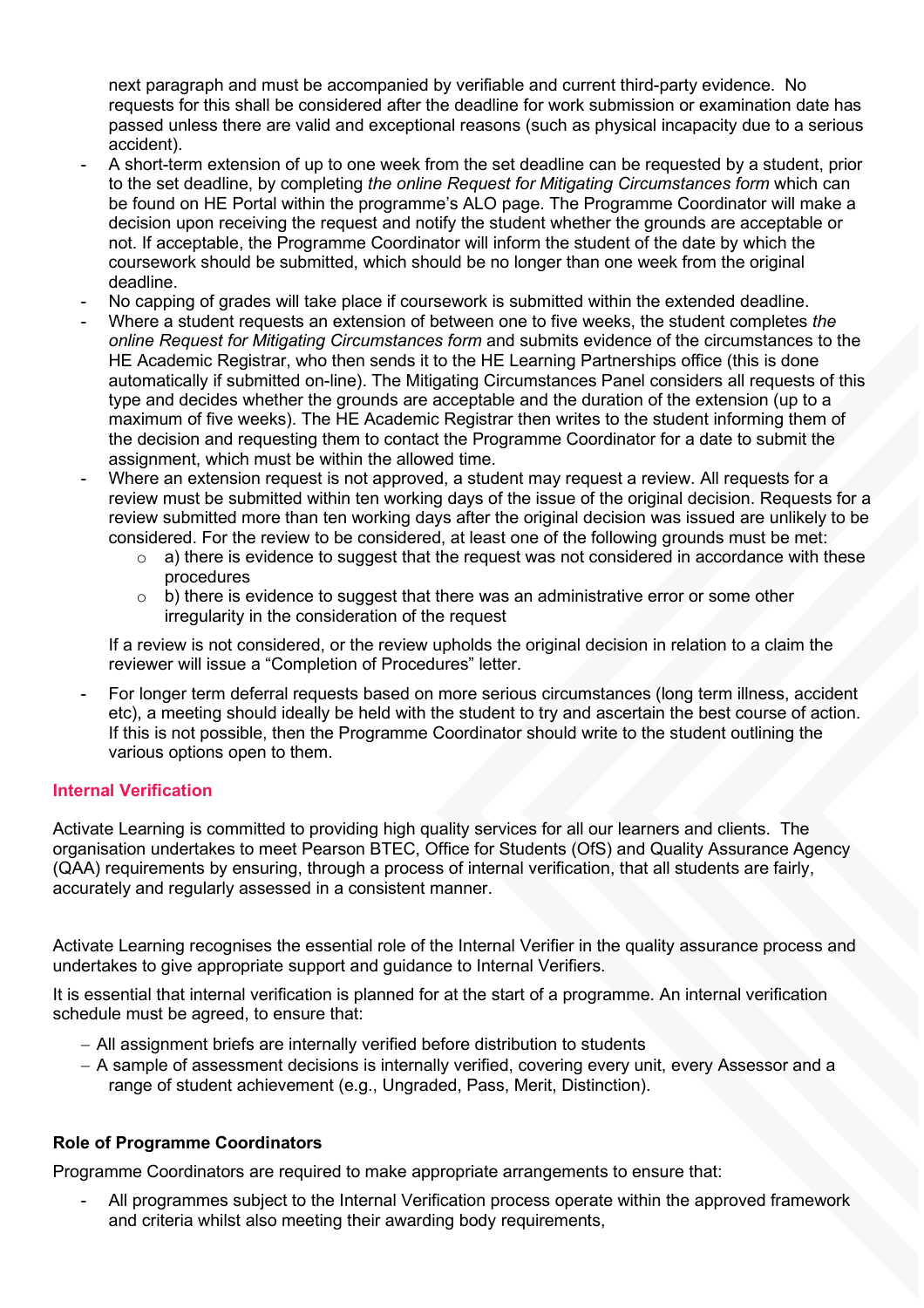- Consistency with institution-wide practice & procedures is maintained when carrying out Internal Verification,
- Availability of time to complete internal verification is facilitated. This might be achieved through a variety of methods according to the needs of the programme e.g.
	- o Assessment weeks as conducted in some areas
	- o Study weeks as organised by some programmes
	- o Use of non-contact time in negotiation with the line Manager

# **Coverage of internal verification on programmes**

- The Internal Verification plan should be drawn up using the assessment plan and should show:
	- o Which assessment activities cover which Units/Elements/outcomes etc.
	- o Assessor responsibilities for unit/module etc
	- o IV responsibilities
- Internal Verifiers should follow guidelines given by Edexcel on the amount of internal verification to take place on Higher National programmes. The table below indicates the approach which should be taken.

# **Key features of internal verification**

| <b>WHY IV</b>                     | <b>HOW TO IV</b>                                 | <b>WHAT TO IV</b>                                    | <b>WHEN TO IV</b>                                                                            | <b>WHO'S</b><br><b>INVOLVED</b>               |
|-----------------------------------|--------------------------------------------------|------------------------------------------------------|----------------------------------------------------------------------------------------------|-----------------------------------------------|
| Quality audit trail               | Reviewing of assessment<br><b>briefs</b>         | The assessment<br>schedule and<br>strategy           | Annually as part of<br>the review process                                                    | Locally<br>appointed<br>internal<br>verifiers |
| Requirements of<br>centre         | Reviewing of assessment<br>decisions             | Number of<br>assessments                             | <b>Assessment briefs</b><br>before work is<br>distributed to                                 |                                               |
| Awarding body<br>requirements     | Providing<br>commentary/feedback to<br>assessors | All assignment<br><b>briefs</b>                      | students<br>Assessment                                                                       | External<br><b>Examiners</b>                  |
| Maintain<br>academic<br>standards |                                                  | Selection of<br>assessors<br>assessment<br>decisions | decisions after<br>grading and ideally<br>before disclosure of<br>achievement to<br>students |                                               |
| <b>UK Quality Code</b>            |                                                  |                                                      |                                                                                              |                                               |

Activate Learning recommends an approach of:

- Each unit of the qualification and each assessor should be internally verified twice each year as a minimum, and a sample at random should be taken from the cohort of students on the programme during the course of the year.
- Internal Verification activity should involve verifying assessment plans/tasks/assignments/briefs as well as verifying assessment, decisions, evidence etc.
- Records of Internal Verification should be kept in the Quality or IV file.
- Internal Verification responsibility should be shared amongst suitably qualified members of the team. Where this is not possible, guidance should be sought from the line manager.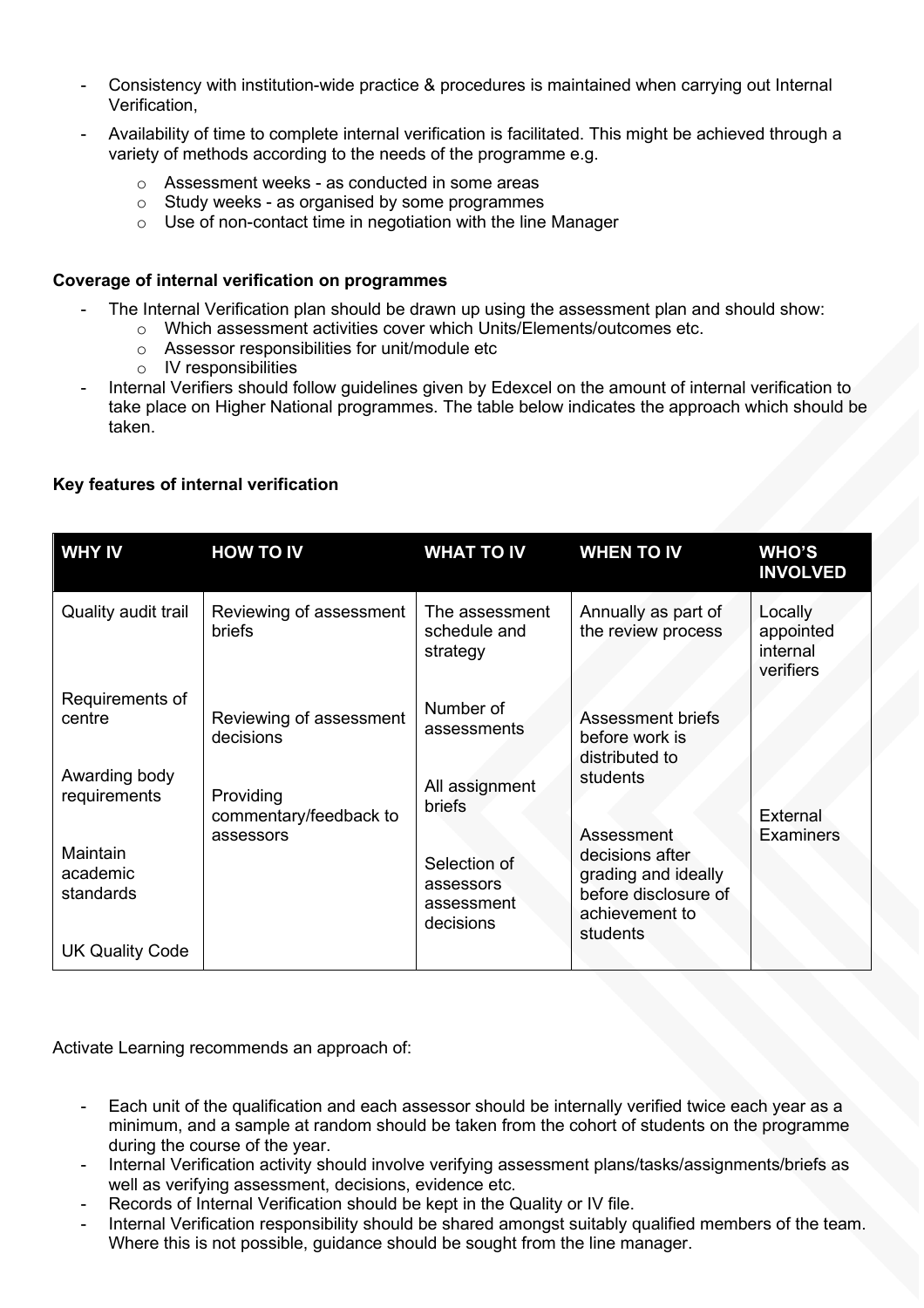# **Roles and responsibilities**

**Lead Internal Verifier (IV) Role** (This may be the Programme Coordinator, or another named person)

Responsible for:

- Standards of Assessment on programme(s)
- Supporting Internal assessors
- Ensuring standardised documentation is used within the programme team
- Submitting IV plans to External Examiner and to Lead IV where appropriate.
- Giving guidance and supporting IV and Assessors, including identification of training needs
- Correct use of documentation by Assessors

# Duties

# *(a) Before assessment begins:*

- Drawing up IV plan (to cover all Units/Elements, Assessors and the relevant sample of students)
- Ensure all assessment activities undergo IV before being distributed to students so they are;
	- o at right level
	- o clear, complete and consistent
	- $\circ$  appropriate to the qualification
- Checking grading opportunities are appropriate (if relevant)
- Checking assessment activities for validity, reliability, sufficiency and compliance with awarding body requirements

### *NB Assessment activities MUST be planned before the programme begins.*

### *(b) During assessment:*

- Sampling assessment standards during programme according to IV plan
- Checking quality of assessment and feedback to students
- Holding standardisation and assessment issue meetings once a term which could be part of a normal team meeting
- Keeping records of IV activities

### *(c) After assessment:*

- Sampling assessments for coverage and standards (as per plan)
- Checking recording of Unit achievement tracking coverage
- Dealing with Awarding Body accreditation procedure

### *(d) Throughout:*

- Ensuring compliance with awarding body requirements
- Giving feedback to assessors
- Guiding assessors
- Identifying training needs of assessors
- Keeping records of IV activities
- Carrying out any action points identified by the External Examiner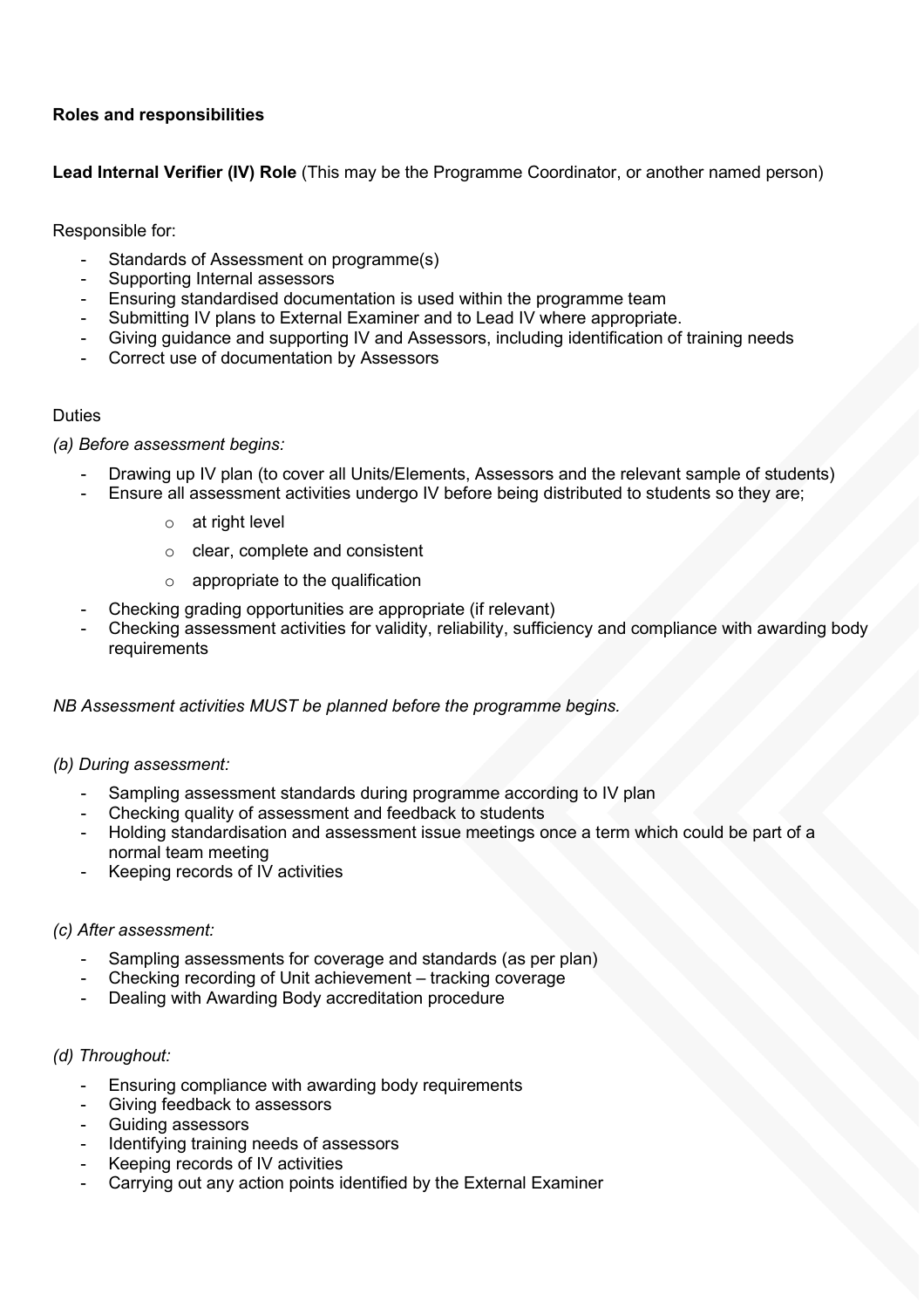Below is an example of an assessment and internal verification schedule for a unit from an HNC in Electrical Engineering. However, this template could easily be adapted to suit other programmes.

| Date     | Unit $N^{\circ}$ & Title /<br>Assignment N° & Title                                                                                  | Learning<br>Outcome | Hand<br>out Date | Hand in<br>Date | Summative<br>Assessment<br>Date | IV<br>Sampling<br>Date | Assessor<br><b>Name</b> | IV<br>Name  |
|----------|--------------------------------------------------------------------------------------------------------------------------------------|---------------------|------------------|-----------------|---------------------------------|------------------------|-------------------------|-------------|
| 10/02/14 | <b>Assignment 1</b><br>Case study 1:<br>Engineering analysis,<br>modelling and problem<br>solving: algebraic<br>methods and calculus | LO1,2,3             | 10/02/14         | 12/04/14        | 12/04/14                        | 20/04/14               | D. Smith                | R.<br>Brown |
| 20/04/14 | <b>Assignment 2</b><br>Case study 2:<br>Engineering analysis<br>modelling and problem<br>solving: statistics and<br>probability      | LO <sub>4</sub>     | 20/04/14         | 25/05/14        | 25/05/14                        | 06/06/14               | D. Smith                | J.<br>Davey |
| 18/06/14 |                                                                                                                                      |                     |                  |                 |                                 |                        |                         |             |
|          | Programme                                                                                                                            |                     |                  |                 |                                 |                        | Date:                   |             |

**Internal Verifier (IV) Role** (The IV team should consist of all those involved in assessment on the

programme)

Responsible for:

Standards of assessment on the programme

Coordinator Signature:

- Ensuring standardised documentation is used by assessor(s)
- Giving guidance and feedback to assessor(s), where needed
- Correct use of documentation by assessor(s)

### **Duties**

### *(a) Before assessment begins:*

- Undertake IV of assignment briefs before being distributed to students so they are;
	- o at right level
	- o clear, complete and consistent
	- $\circ$  appropriate to the qualification
	- Checking grading opportunities are appropriate (if relevant)
- Checking assessment activities for validity, reliability, sufficiency and compliance with awarding body requirements

# *NB Assessment activities MUST be planned before the programme begins.*

### *(b) During assessment:*

- Sampling assessment standards during programme according to IV plan
- Checking quality of assessment and feedback to students